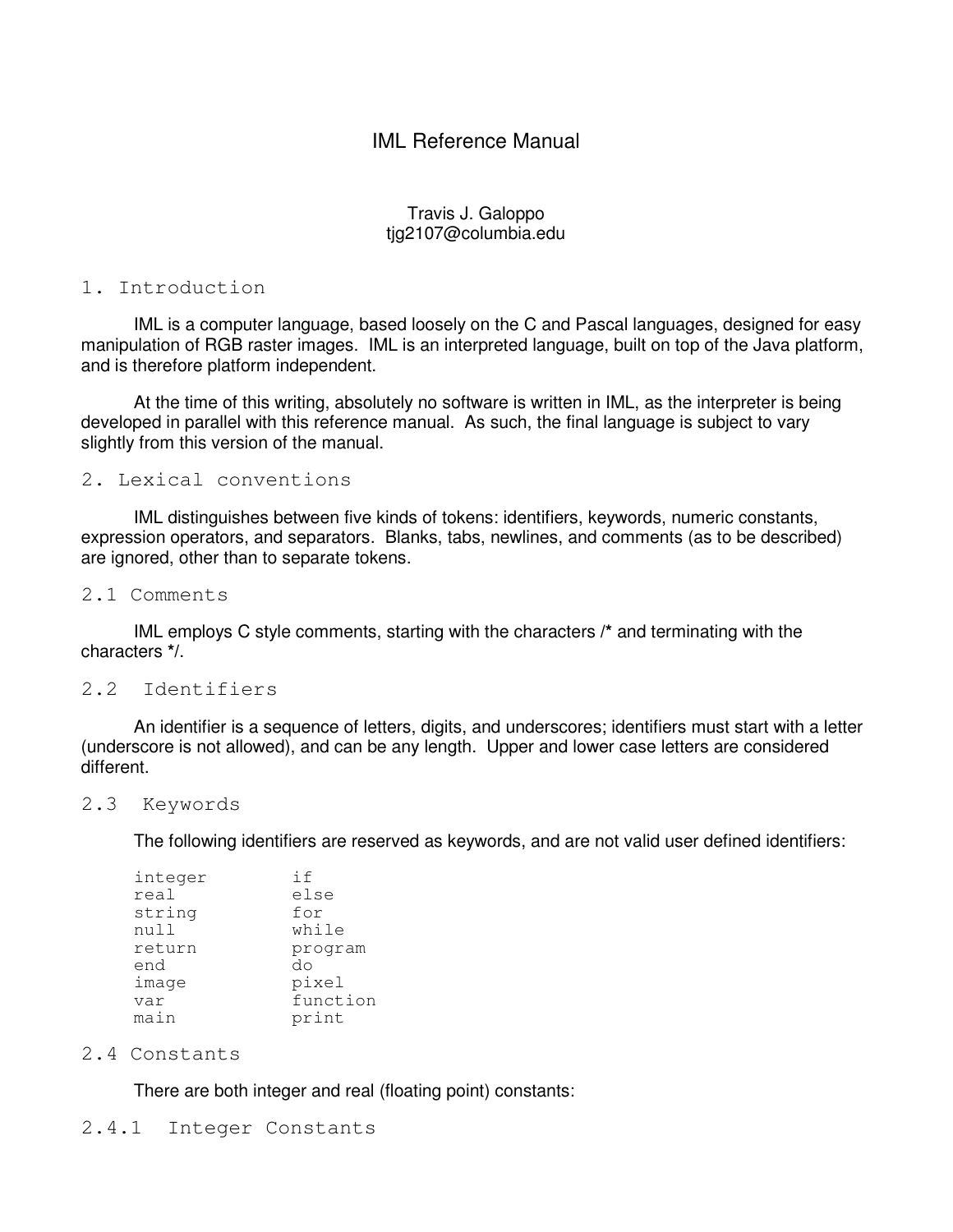An integer constant is a sequence of digits. Integer constants are always interpreted as base 10. Future versions of the language will include hexadecimal notation, similar to that of C.

2.4.2 Real Constants

 Real, or floating point, constants consist of a series of digits followed by a . followed, possibly, by more digits. For example: 1.24 1234.5 1. are all Real numbers. Note that a number of the form .25 is not. Also, there is no provision for C style "scientific notation".

2.5 Strings

 A string is a sequence of characters surrounded by double quotes; strings containing double quotes must represent the double quote using two consecutive double quotes. For example "IML is ""fun"" to learn!" represents the string —> IML is "fun" to learn.

#### 3. Types

IML has five declarable types: integer, real, string, pixel, and image.

| Integer | - 32 bit signed integer value                                            |
|---------|--------------------------------------------------------------------------|
| real    | - 64 bit signed floating point value                                     |
| string  | - Printable sequence of characters                                       |
| pixel   | - 32 bit value representing red, blue, and green color components;       |
|         | each channel uses only 8 bits, so 8 bits of this type are wasted.        |
| image   | - Essentially an array of pixels; however, this type is more of a class, |
|         | with some methods associated to it.                                      |

# 4. Conversions

The following conversion are valid between types.

# 4.1 Integer and Real

 Integers may be converted to reals without loss of accuracy; reals may be converted to integers, any fractional part will be lost. Behavior is undefined if the value of the real exceeds 2^31-1.

4.2 Integer and Pixel

 Integers and pixels may be freely converted, as may be useful for manual masking and manipulation of color channels.

5. Expressions

 Expressions consist of identifiers (including function calls) and operators. The following list of operators are defined in IML, from highest precedence to lowest:

| ID                       | Grouping<br>Unary minus<br>Indentifier/Function call |
|--------------------------|------------------------------------------------------|
| $\tilde{\phantom{a}}$    | <b>Logical NOT</b><br><b>Bitwise NOT</b>             |
| $\star$<br>$\frac{1}{6}$ | Multiplication<br>Division<br>Modulus                |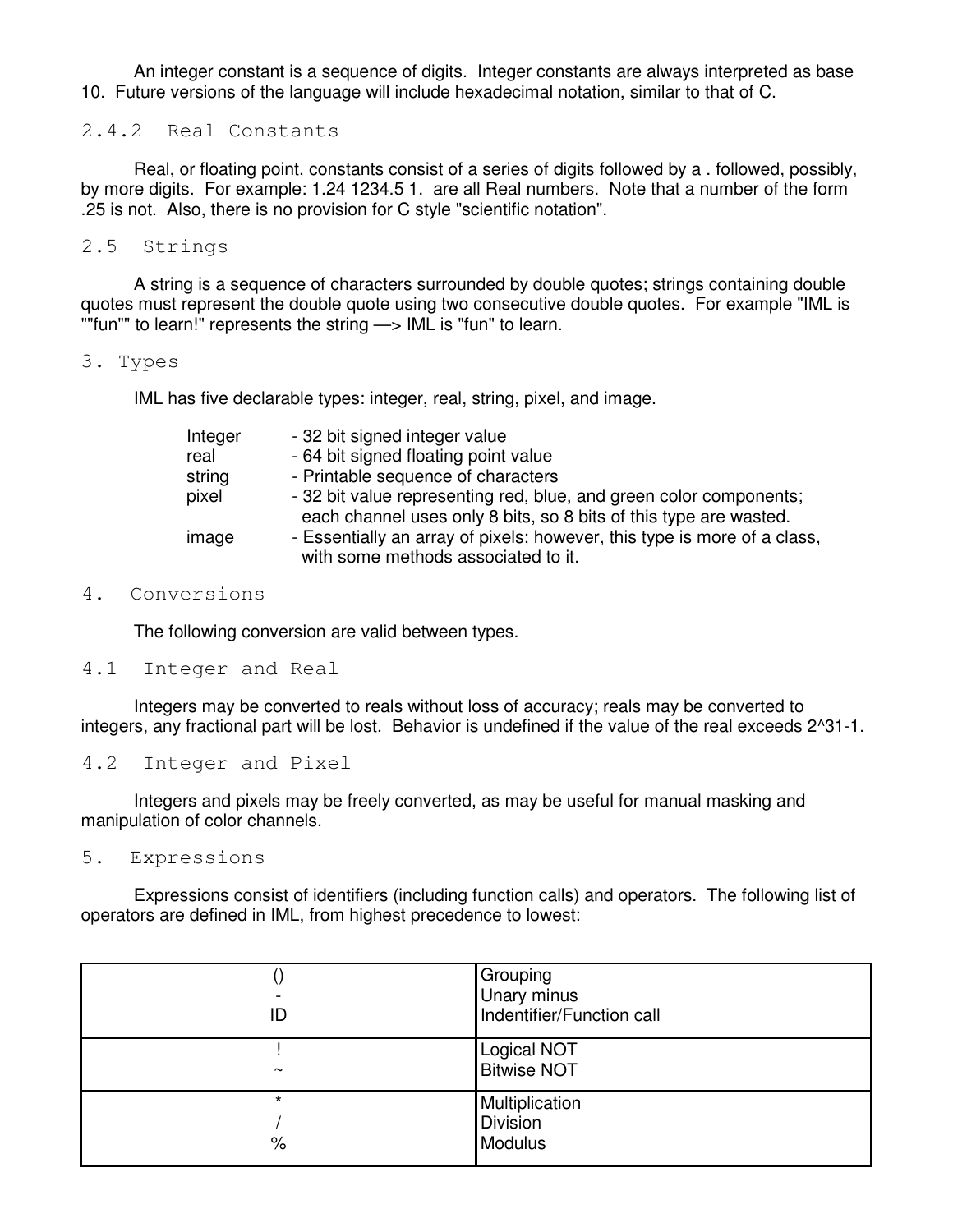| $+$                               | Addition<br>Subtraction                                                  |
|-----------------------------------|--------------------------------------------------------------------------|
| <<<br>>                           | Bitwise shift left<br>Bitwise shift right                                |
| $\geq$<br>$>=$<br>$\lt$<br>$\leq$ | Greater than<br>Greater than or equal<br>Less than<br>Less than or equal |
| $==$<br>!=                        | Logical equality<br>Logical inequality                                   |
| &                                 | <b>Bitwise AND</b>                                                       |
| Λ                                 | <b>Bitwise exclusive OR</b>                                              |
|                                   | <b>Bitwise OR</b>                                                        |
| &&                                | Logical AND                                                              |
|                                   | Logical OR                                                               |
| =                                 | Assignment                                                               |

# 6. Declarations

 Declarations of variables and functions are described in this section in a pseudo-ANTLR type notation; both are derived from Pascal syntax.

6.1 Variable Declarations

Variable declarations take the form of

**var** ID [**,** ID]\* **:** type **;**

 where ID is any valid identifier as described in section 2.2, and 'type' is any of the five declarable types described in section 3.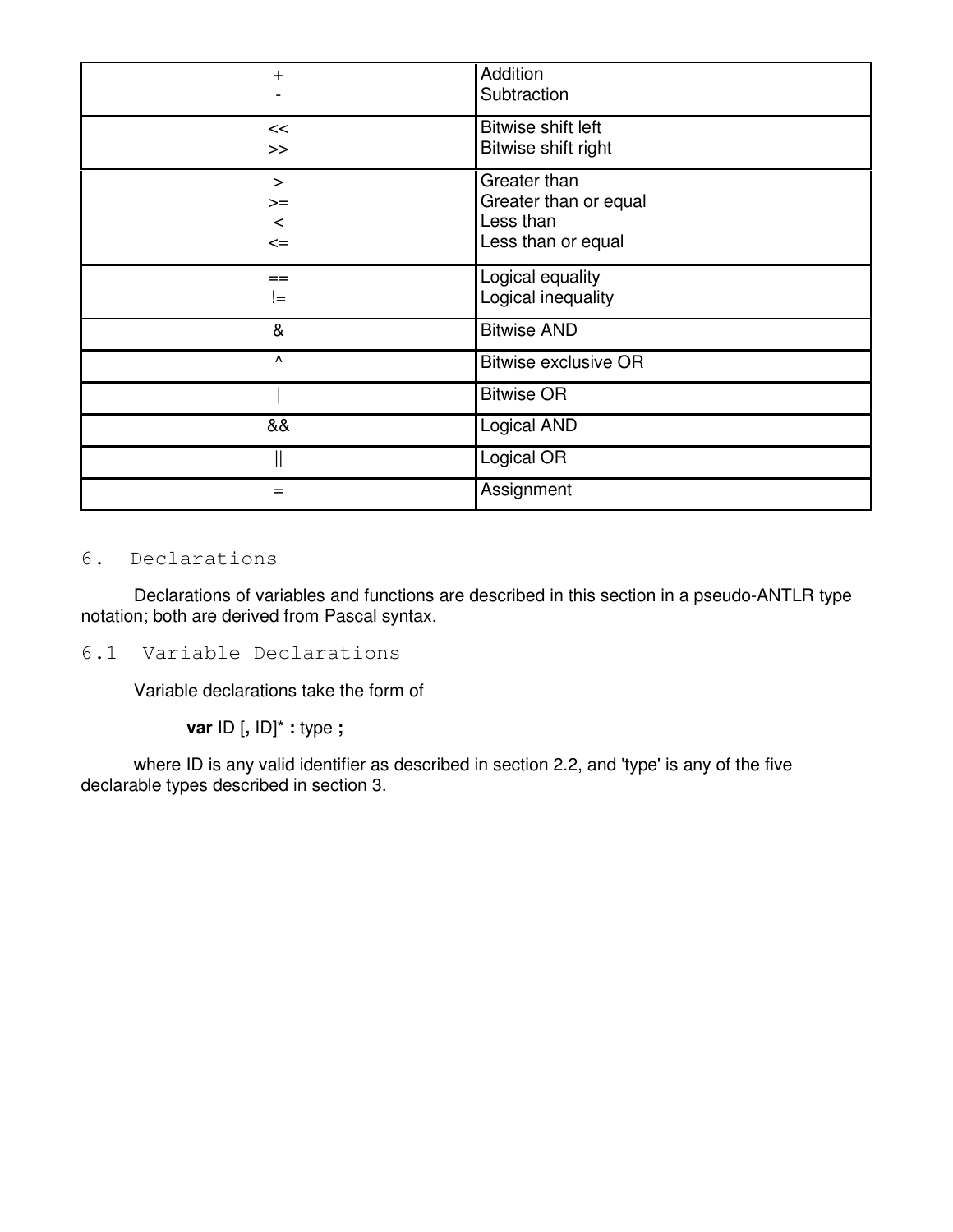# 6.2 Function Declarations

Function declarations take the form of

**function** ID **(** (PARAM\_LIST)? **) :** type

where PARAM\_LIST takes the form of

PARAM (**,** PARAM)\*

where PARAM is further defined as

ID **:** type

 where ID is any valid identifier as described in section 2.2, and 'type' is any valid IML type as defined in section 3.

7. Statements

This section described the various statements permissible in IML.

7.1 Expressions

Expression statements, such as assignments or function calls, take the form of

expression **;**

7.2 Compound Statements

 Sequences of statements can be grouped together to form a single logical statement by enclosing them in braces:

**{** (statement **;**)\* **}**

7.3 Conditional Statement

There are two forms of the conditional statement:

**if (** expression **) then** statement1

and

# **if (** expression **) then** statement1 **else** statement2

 In either case, 'expression' is evaluated, and if it is non-zero then 'statement1' is executed; in the latter case, if 'expression' evaluates to zero, then 'statement2' is executed. "Else ambiguity" is resolved by connecting the else with the nearest "elseless if".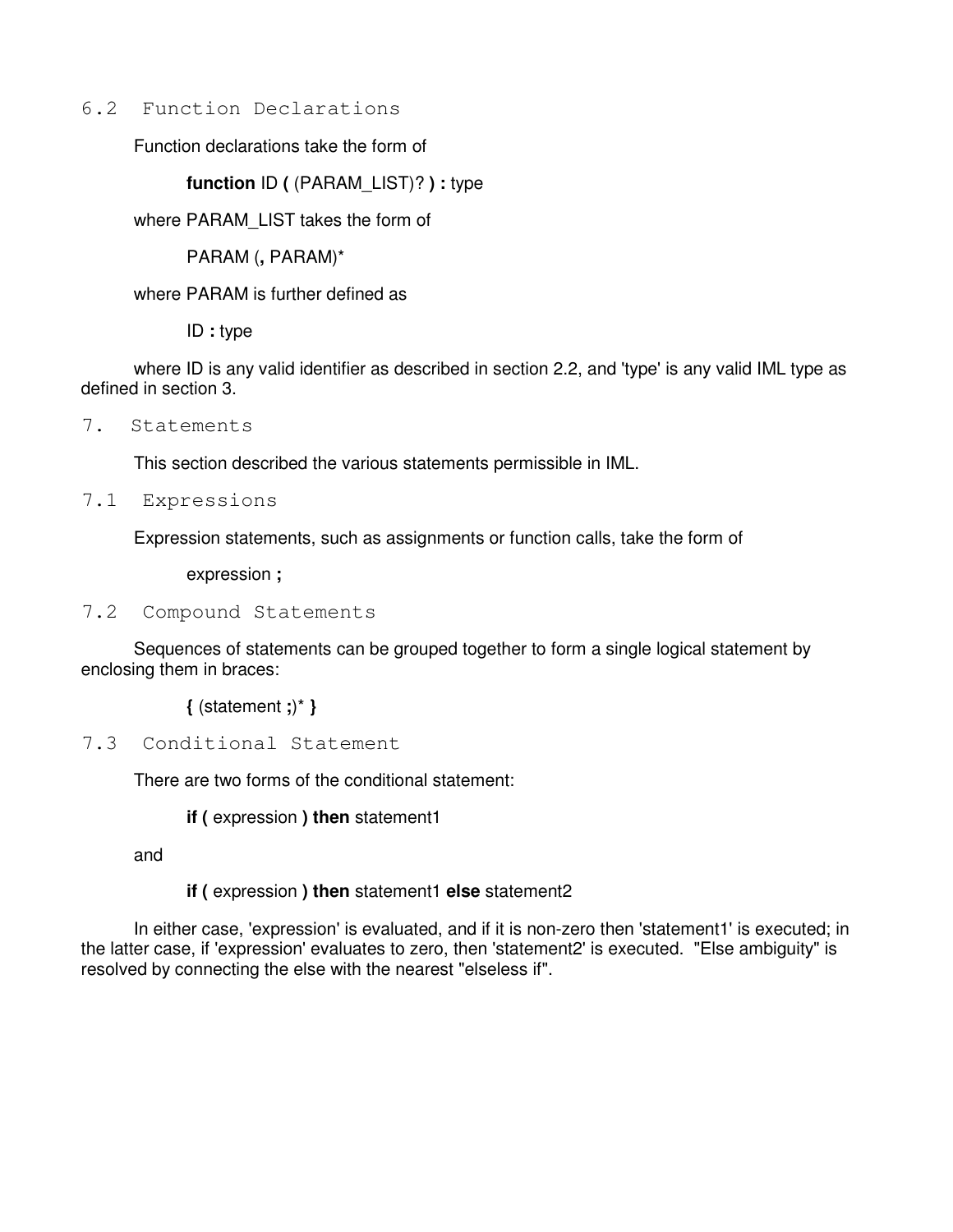7.4 While Statement

The while statement takes the form of

**while (** expression **)** statement

 'expression' is evaluated at the beginning of each iteration, and statement is executed if the result is non-zero; iteration terminates when 'expression' evaluates to zero.

7.5 Do Statement

The do statement takes the form

**do** statement **while (** expression **) ;**

'expression' is evaluated at the end of each iteration, and statement is executed if the result is non-zero; iteration terminates when 'expression' evaluates to zero. 'statement' is guaranteed to execute at least one time.

7.6 For Statement

The for statement takes the form of

```
 for ( expr1 ; expr2 ; expr3 ) statement
```
and is equivalent to

```
 expr1; 
             while(expr2){ 
                   statement; 
                   expr3; 
 }
```
7.7 Return statement

Functions return to their caller via the return statement, which takes the form

**return** (expression)? **;**

 The value of expression will be returned to the caller, assuming the function is declared to return a value of matching type. It is an error for a function not declared as null to omit 'expression', as well as it is an error for a function declared as null to include 'expression'.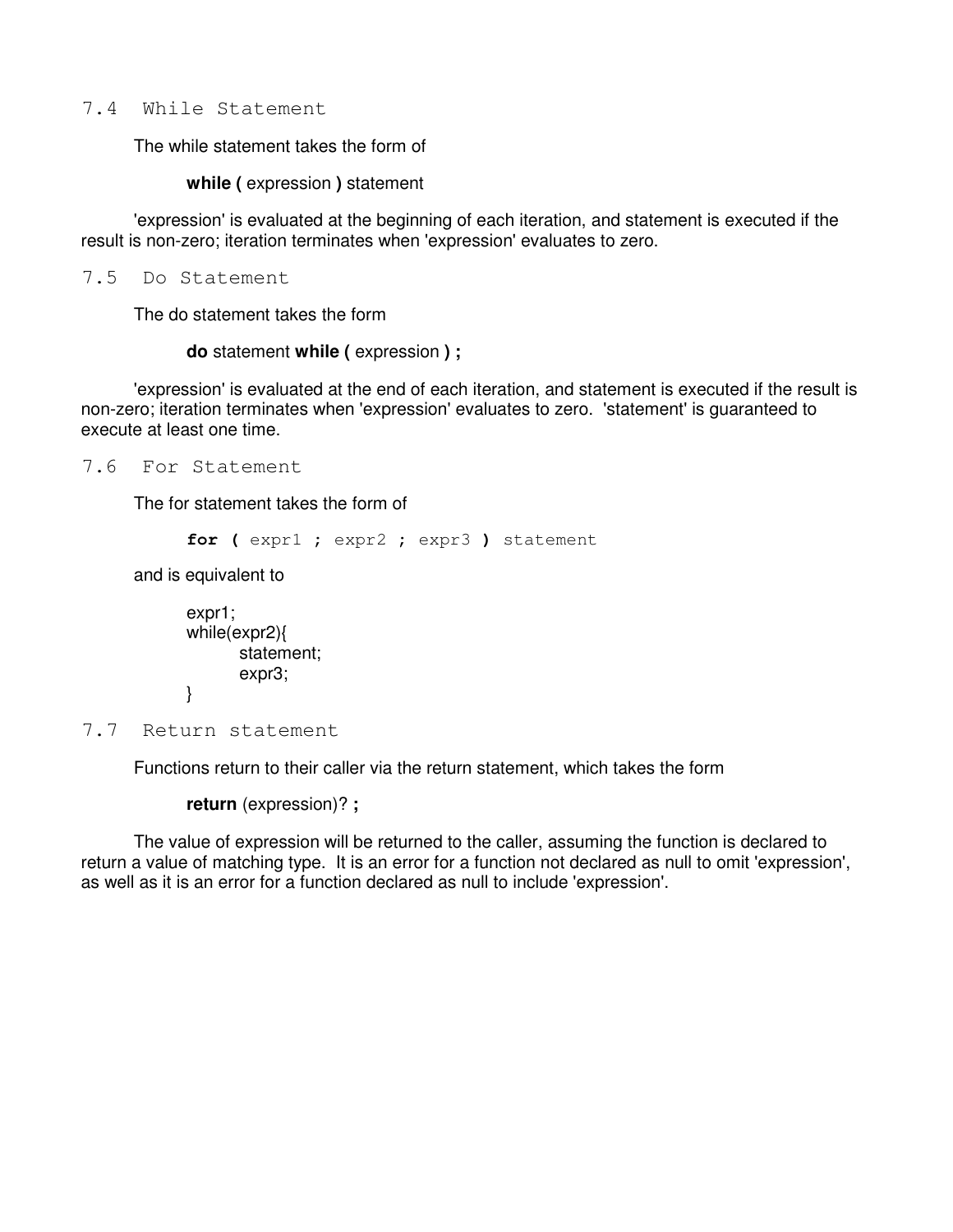7.8 Print Statement

The print statement takes the form of

**print** expression (**,** expression)\* **;**

Each expression will be evaluated and output on the same line.

8. Scope rules

 IML allows for global variable declarations between the program statement and the first function declaration; these globals will be available to every function so long as such function does not declare a local variable by the same name. Variables declared within a function, including parameters, are local to that function and can not be accessed via any other function; such variables can have the same name as global variables, thereby making the global inaccessible within that function.

9. Program structure

The overall structure of an IML program is as follows:

 **program** ID **;** <global variable block> <function definition block> **main() end.**

Program execution always begins at the first statement in the **main** function.

9.1 Example

The following sample program demonstrates how to invert an image

```
 program InvertImage:
```

```
 function InvertPixel(p : pixel) : pixel 
 { 
         var np : pixel; 
         np.red = 255 - p.red; 
        np.green = 255 - p.green;
        np.blue = 255 - p.blue;
         return np; 
 } 
 main() 
 { 
         var img : image; 
         var j, k : integer;
```